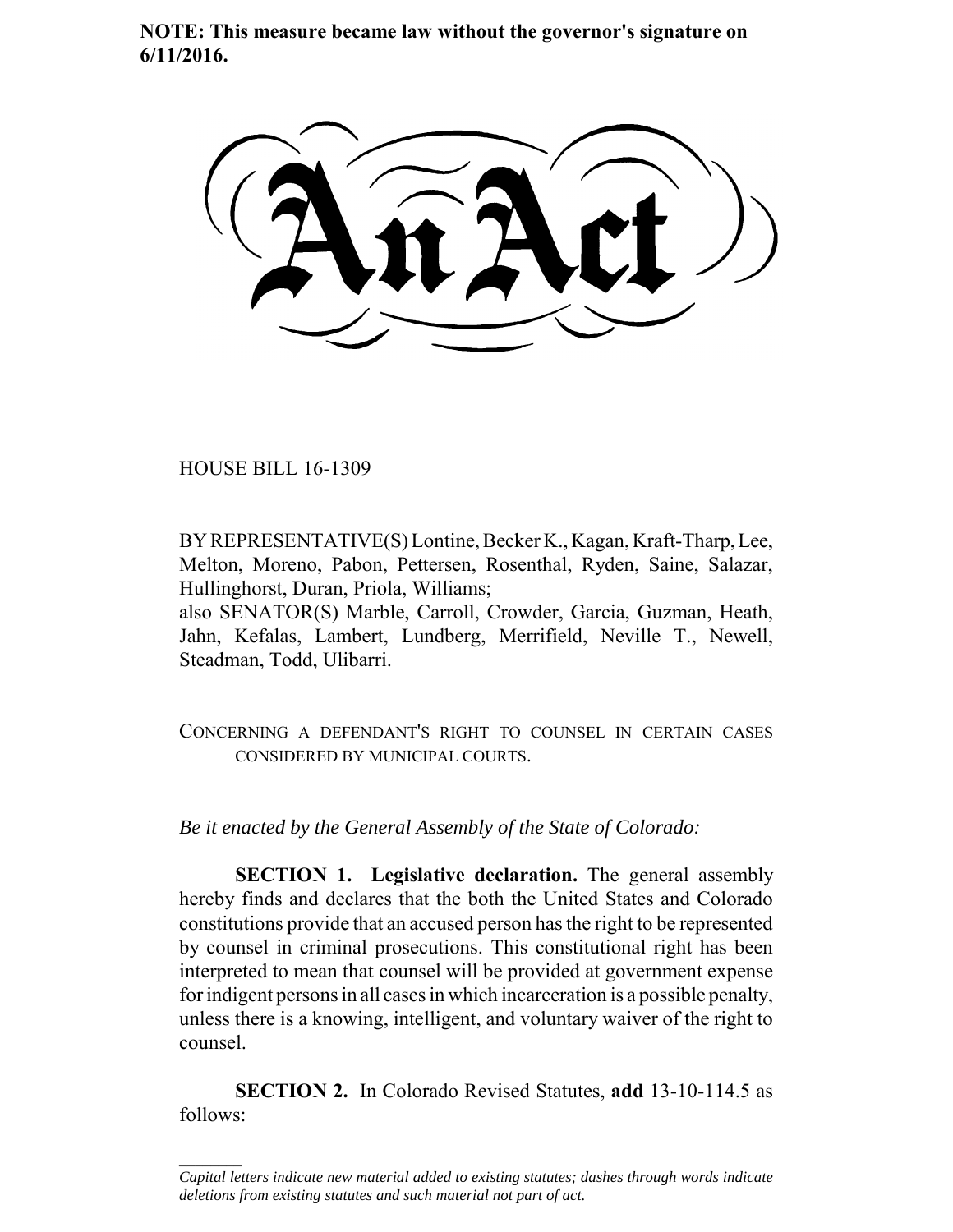**13-10-114.5. Representation by counsel.** (1) AT THE TIME OF FIRST APPEARANCE ON A MUNICIPAL CHARGE, IF THE DEFENDANT IS IN CUSTODY AND THE CHARGED OFFENSE INCLUDES A POSSIBLE SENTENCE OF INCARCERATION, THE COURT SHALL APPOINT COUNSEL TO REPRESENT THE DEFENDANT FOR PURPOSES OF THE INITIAL APPEARANCE UNLESS, AFTER A FULL ADVISEMENT PURSUANT TO C.M.C.R. 210 AND SECTION 16-7-207, C.R.S., THE DEFENDANT MAKES A KNOWING, INTELLIGENT, AND VOLUNTARY WAIVER OF HIS OR HER RIGHT TO COUNSEL.

(2) IF THE DEFENDANT REMAINS IN CUSTODY, THE APPOINTMENT OF COUNSEL CONTINUES UNTIL THE DEFENDANT IS RELEASED FROM CUSTODY. IF THE DEFENDANT IS RELEASED FROM CUSTODY, HE OR SHE MAY APPLY FOR COURT-APPOINTED COUNSEL, AND THE COURT SHALL APPOINT COUNSEL IF THE COURT DETERMINES THAT THE DEFENDANT IS INDIGENT AND THE CHARGED OFFENSE INCLUDES A POSSIBLE SENTENCE OF INCARCERATION.

**SECTION 3.** In Colorado Revised Statutes, 16-7-207, **add** (3) as follows:

**16-7-207. Court's duty to inform on first appearance in court** and on pleas of guilty. (3) THIS SECTION APPLIES TO PROSECUTIONS FOR VIOLATIONS OF MUNICIPAL CHARTERS AND PROSECUTIONS FOR VIOLATIONS OF MUNICIPAL ORDINANCES.

**SECTION 4. Act subject to petition - effective date.** This act takes effect May 1, 2017; except that, if a referendum petition is filed pursuant to section 1 (3) of article V of the state constitution against this act or an item, section, or part of this act within the ninety-day period after final adjournment of the general assembly, then the act, item, section, or part will not take effect unless approved by the people at the general